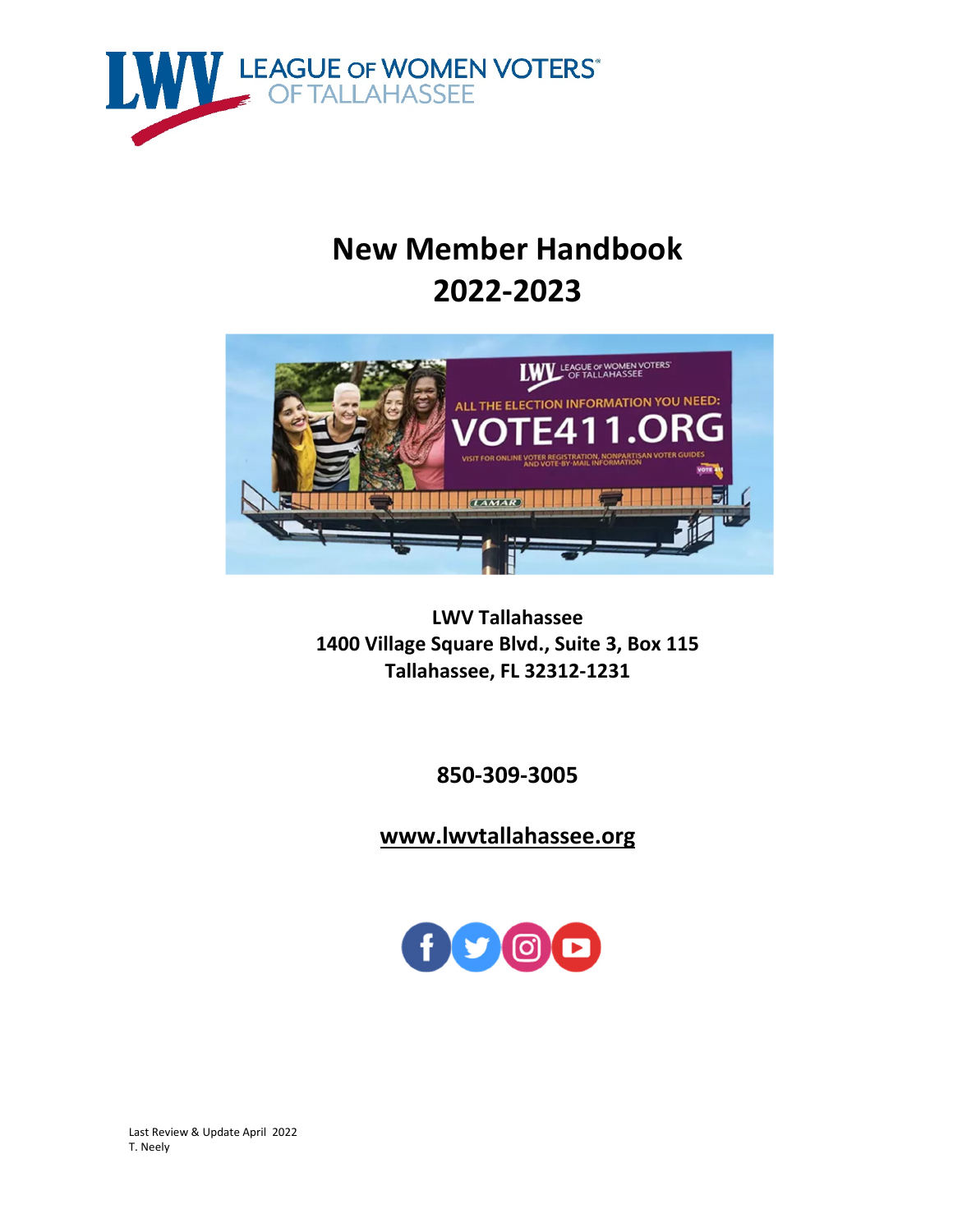# Contents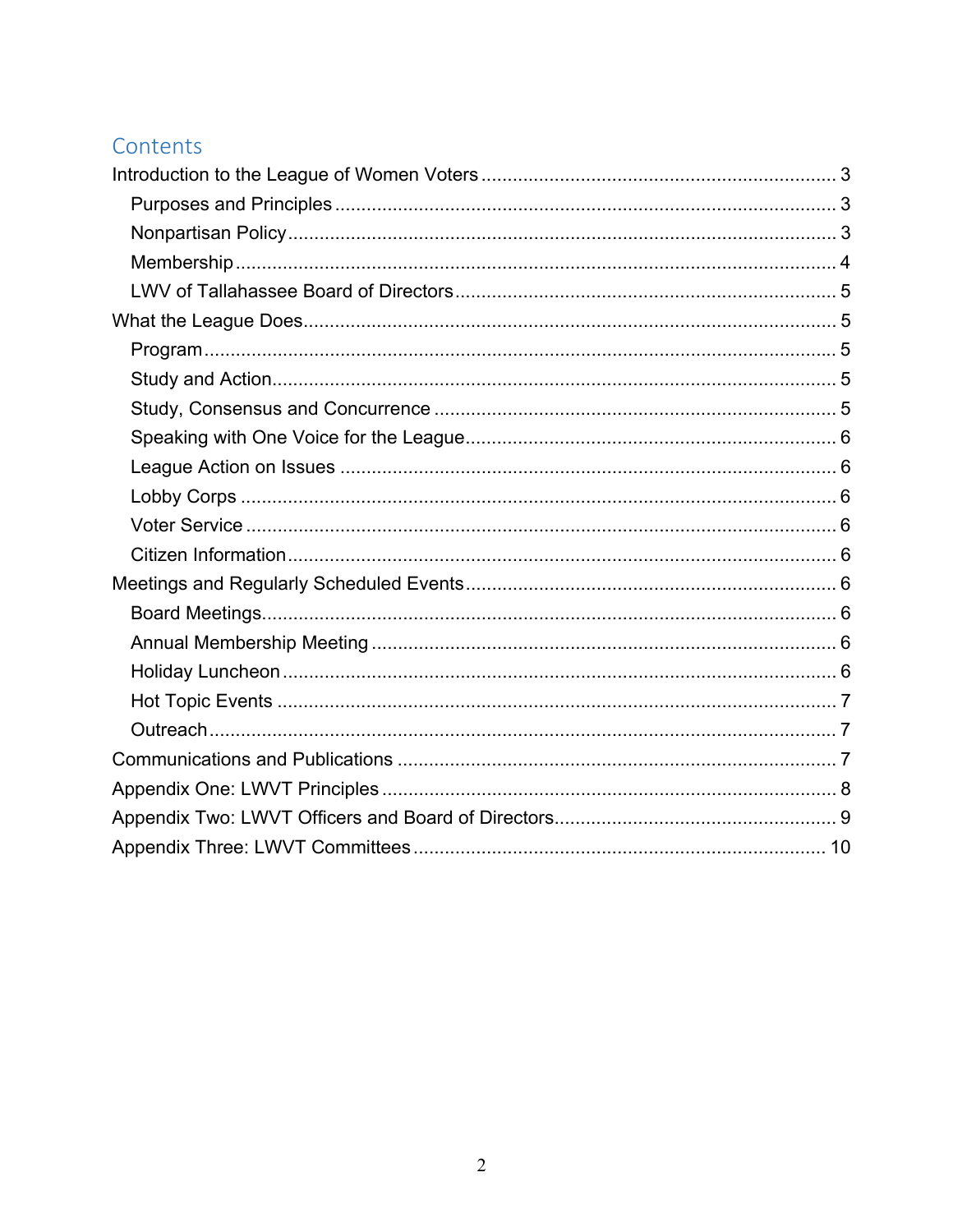# **Introduction to the League of Women Voters**

Congratulations on your decision to join the League of Women Voters, *100+ Years Strong*. You now belong to one of the nation's most widely recognized, respected and effective citizen organizations.

We are delighted to welcome you as a **member** of the Tallahassee League (LWVT), the League of Women Voters of Florida (LWVFL) and the League of Women Voters of the United States (LWVUS).

In the League, we are not all organizers or speakers. We do not all think alike or support the same political party. Some of us have the time and energy to be active members, while others have little spare time. At different times in our lives we have different assets to offer. But together we have the intelligence, skills, energy, and enough time that, when put together, make up an important, effective, and purposeful grassroots organization.

In short, the League can help you be an interested, informed, and effective citizen and you can help the League. This is your League. The more time and talent you invest, the more you will gain from being a **member**. Be actively engaged and involved regardless your level of physical involvement; there is no shortage of opportunities for planners, thinkers, and doers.

#### **Purposes and Principles**

**League of Women Voters Mission, Vision & Values Statement**

*Mission:* Empowering Voters; Defending Democracy **Vision**: We envision a democracy where every person has the desire, the right, the knowledge, and the confidence to participate. *Values:* We believe in the power of women to create a more perfect democracy.

- The League of Women Voters, a nonpartisan political organization, encourages informed and active participation in government, works to increase understanding of major public policy issues, and influences public policy through education and advocacy.
- **League of Women Voters Education Fund Mission Statement** The League of Women Voters Education Fund works to encourage the active and informed participation of citizens in government and to increase understanding of major public policy issues. Donations to the Education Fund are tax deductible.

In addition to these stated purposes the League adheres to principles or concepts of government. The League Principles serve two functions: 1) authorization for adoption of national, state, and local program; and 2) as a basis for acting at the national, state, and local level. The Principles are in **Appendix One** of this handbook.

# **Nonpartisan Policy**

In 1920, The League of Women Voters made a choice: The League would neither support nor oppose any political party or candidate for public office. This decision continues today to ensure that the League's voice is heard above the tumult of party politics. This nonpartisan policy has added strength to the League's positions on issues and has made wide acceptance of League voter service and other educational activities possible.

At the same time, the League is a political organization and encourages **members** to participate fully in the political party of their choice, to run for office, to contribute their time, finances, energy in support of candidates as well as to be active generally in the governmental process. It is an advantage to the League to have politically active **members.** For its active **members**, it can be a personally satisfying experience.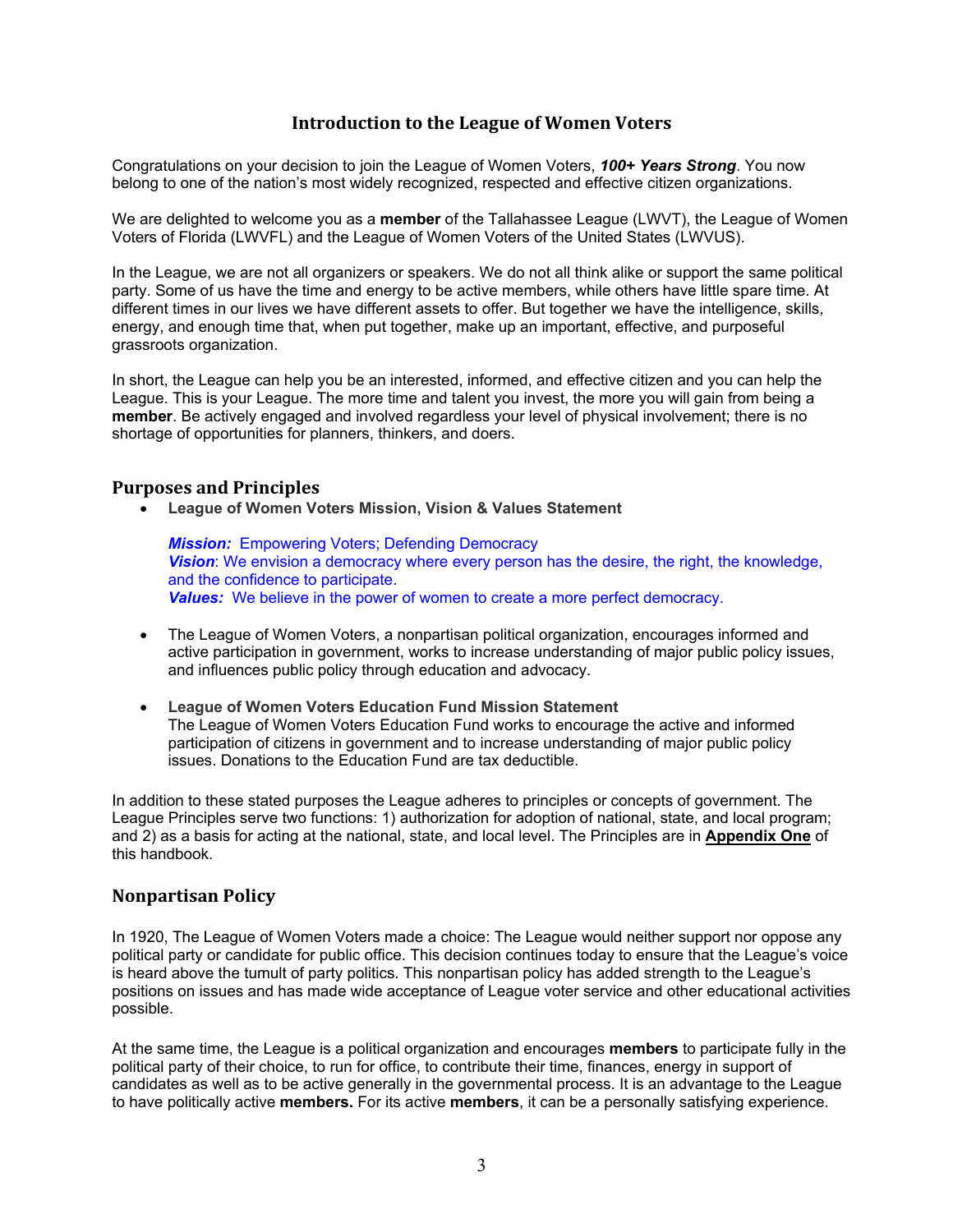Our nonpartisan policy is the cornerstone of our Voter Service program: candidates appear at our events because they trust our forums will be fair and impartial and they know they will be treated with respect. Candidates give information to the League because they know it will not be used for partisan purposes. This reputation for fairness and independence accounts for the confidence placed in our positions by interested citizens, other organizations, and the media.

While the League urges its **members** to be politically active, certain constraints are necessary in order to maintain our nonpartisan policy, which has always been a major source of strength for the League. For example, **all members** should refrain from displaying League membership (buttons, banners, clothing, etc.) and simultaneously indicating her/his/their political affiliation or candidate preferences or endorsements.

## **Nonpartisan Policy Applicable to the Board of Directors, and Certain Committee Chairs**

The Officers and Directors comprising the Board of Directors (the Board) recognizes that because of close identification with the League, each Board Member has a special responsibility to see that his/her/their activities do not create a partisan impression.

- **Elected Office.** Board Members may not run for nor hold any elective office.
- **Political Party Office.** Board Members shall not serve in any elected position in a political party.
- **Campaign Contributions.** The **President**, **Vice President**, and the **Voter Services**, **Lobby Corps**, and **Local Government Chairs** may not attend fundraising events or make campaign contributions for candidates. Other Board Members may attend fundraising events and make campaign contributions for candidates at any level.
- **Political Campaigns.** The **President**, **Vice President**, and the **Voter Services**, **Lobby Corps**, and **Local Government Chairs** shall not chair or administer fundraising or political campaigns, chair a campaign event or work in a significant way in the campaign of a candidate for office at any level. Other Board Members may not undertake such activities for candidates for local office, but may do so for candidates for federal or state office.
- **Social and Other Media.** Board Member shall not indicate her/his/their political affiliation or candidate preferences or endorsements at any level of government in the media, including on social networking sites or other public venues that also prominently identify her/him/they as a member of the League or LWVT Board.
- The **President**, **Vice President** and the **Voter Services**, **Lobby Corps**, and **Local Government Chairs** may attend free political party events for information only.
- The political activity of a spouse or relative of a Board Member is considered separate and distinct from the activities of the Board Member.

Members shall present questions about specific situations to the Board if this policy does not resolve the question.

*Updated November 18, 2020, LWVT Board of Directors* 

# **Membership**

- Open to any person regardless of gender identity.
- Minimum age for **membership** is sixteen (membership for students is free through **April 30, 2022**).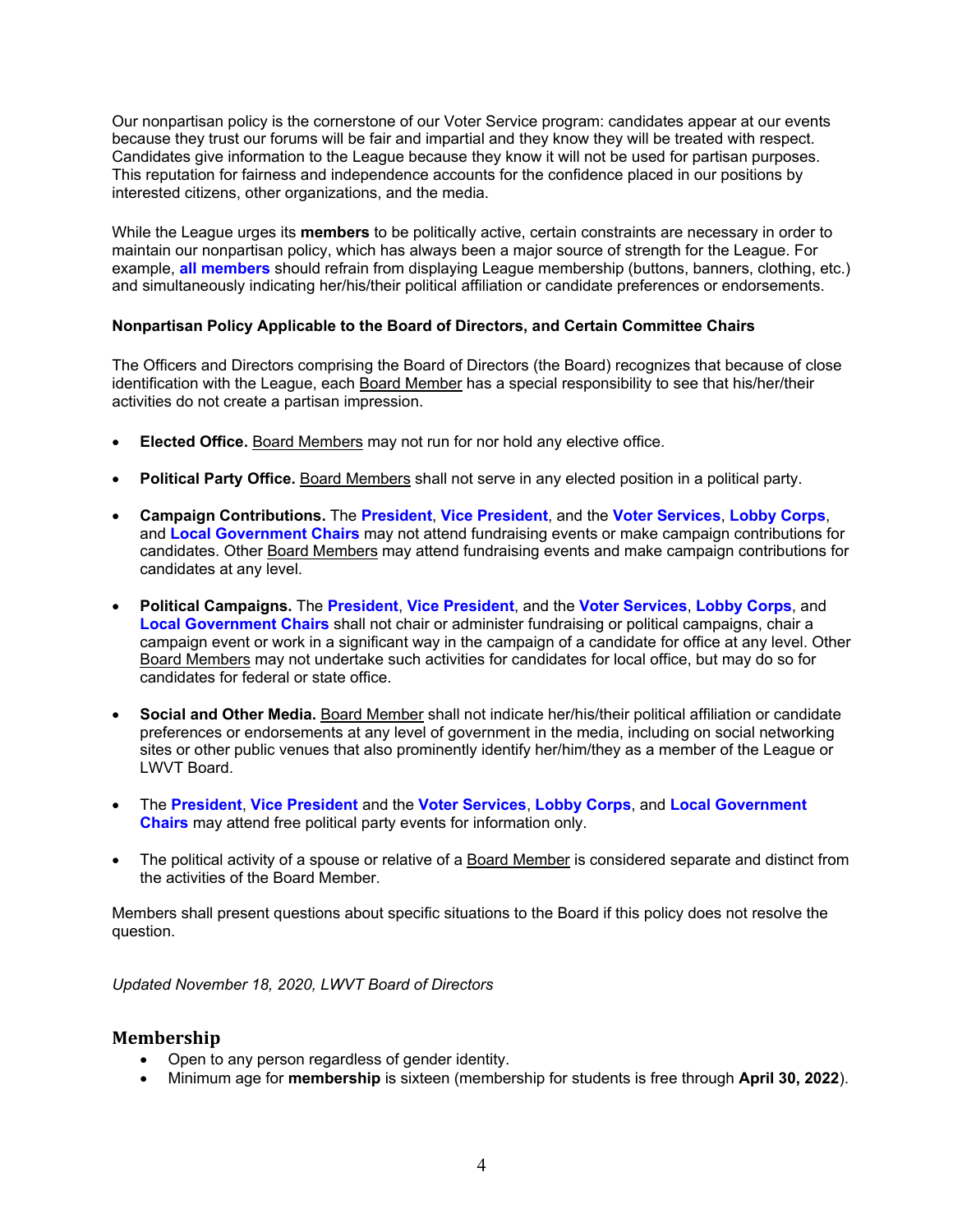Joining automatically makes you a **member** at the local, state, and national levels and a large portion of your dues goes to support the state and national levels through per **member** payment (PMP) made by your local League.

# **LWV of Tallahassee Board of Directors**

At all levels of the League, Boards of Directors are elected to manage activities. The Tallahassee Board of Directors (the Board) includes four officers: President, Vice President, Treasurer, Secretary; six Directors elected by the members; and up to six Directors appointed by the elected Officers and Directors. A Nominating Committee secures and vets candidates and presents a slate to the Membership at the Annual Meeting. The Annual Meeting is held in late April or early May to elect the Board, set the budget, and approve the program for the coming year. The current Board of Directors along with terms of office is found in **Appendix Two** of this Handbook.

# **What the League Does**

#### **Program**

While the League is an action group it may *take action* only on issues that have been studied and on which the **members** are agreed. This approach to action is responsible for the League's reputation for thorough study, a reputation that is pivotal to our political effectiveness. Every local League decides each year on an action agenda which is called the program and is developed by an *ad hoc* Committee which presents it to the Board for review. The last step in developing the year's program is to present it to **members** at the Annual Meeting for **member** approval. It can be found on our web page.

National and state Leagues also develop programs, but these span several years. You can find the national and state programs online at:

- *National Issues and Positions:* Impact On Issues 2022-2024 | League of Women Voters (lwv.org)
- *Florida Study and Action Issues:* State Program, Study & Action + State Bylaws League of Women Voters of Florida (lwvfl.org)

#### **Study and Action**

The Tallahassee League has Study and Action Committees, as well as multiple internal and external Committees. Any **member** may participate in one or more simply by attending meetings. Members participating in committees may participate in program development and then, along with the Board are responsible for carrying out the studies and actions described in the program. The committees also consider the program of state and national League in determining the issues they will address. A list of the many Tallahassee *Committees* is in **Appendix Three** of this Handbook.

#### **Study, Consensus and Concurrence**

Local Leagues often participate in national and state studies or conduct studies of their own to determine a League position on issues. Any **member** may participate in a study; these small groups provide wonderful opportunities for learning, networking, and friendships.

Unlike many other public-interest organizations, the League does not rely on majority votes for decisionmaking related to study results. Rather, it seeks consensus through **member** discussion of specific key questions. Once consensus is ratified by the Board the decision becomes a League position and can be used to direct action.

A League may also act by concurrence. A League's **membership** or its Board may concur with the recommendations of a task force, a League Committee, decision statements formulated by League Boards, or positions reached by other Leagues.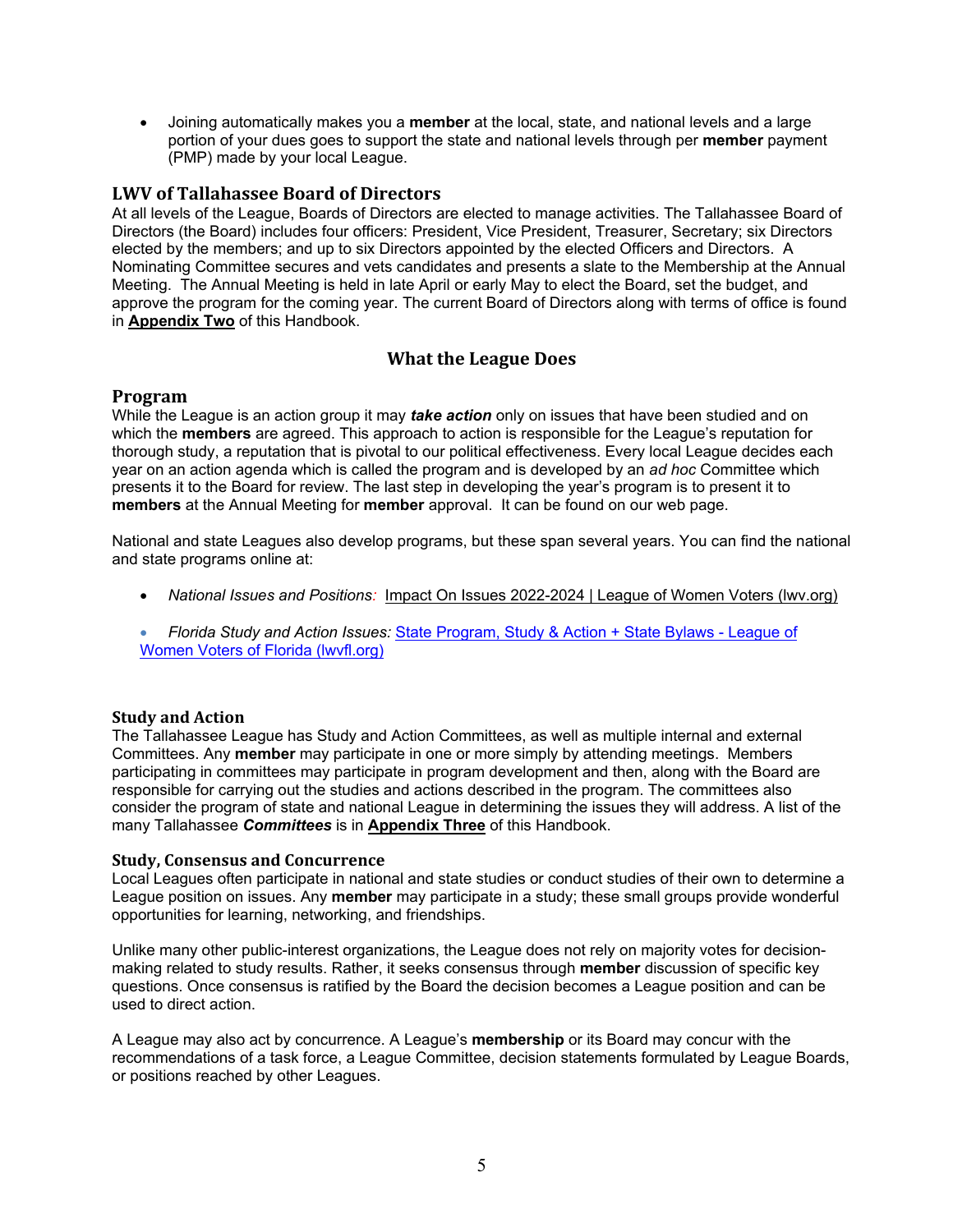#### **Speaking with One Voice for the League**

Only the President or his/her/their authorized representative speaks on policy matters in the name of the League. Individual **members** may not put forth League positions in public testimony or publications but may suggest the President do so. However, **members** are encouraged to speak or write as informed individual citizens.

#### **League Action on Issues**

League action takes many forms – lobbying, monitoring meetings, sending digital communications, social networking, polling citizens, circulating petitions, developing, and publishing documents, forming coalitions and other activities. Actions are based on the League program and are intended to:

- increase public awareness of an issue and
- achieve a resolution of it consistent with League goals.

#### **Lobby Corps**

Because they live in the capital city of Florida, Tallahassee League **members** are in a unique position to support the LWVFL Legislative Priorities at the Capitol during legislative sessions. Lobby Corps **members**  are trained and then able to respond to requests from the Chair for assistance at the Capitol, including attending and representing the League's position at committee hearings, attending press conferences, rallies, and marches. The Lobby Corps Chair works under the direction of the State League President and Board with guidance from the State Issue & Action Chairs and the League's Lobbying Firm.

#### **Voter Service**

This particularly important area of League activity is often what the community thinks of first when the League is mentioned. Voter service activities take many forms: sponsoring candidates meetings, debates, and interviews; publishing candidate responses to questionnaires; registering citizens to vote; making voting information available; sponsoring and participating in get-out-the-vote campaigns; and publishing background materials on current public issues and lists of sources of information on these issues.

The Tallahassee League is continuously active in voter services. Our website, **Vote411.org**, is an important candidate information resource for local voters. We partner with other groups to present candidate forums, sometimes taking the lead and sometimes handling one component of an event. Election years are exciting and extremely busy for League **members.**

#### **Citizen Information**

League citizen information activities raise issues and provide information on all sides of an issue. These activities also help citizens understand public issues and reach their own decisions. They are distinct from the League's action agenda, which may call for work towards a particular resolution of an issue.

# **Meetings and Regularly Scheduled Events**

#### **Board Meetings**

The Tallahassee Board generally meets monthly; although Special Meetings may be called, and summer meetings may be replaced with Strategic Planning or other member outreach activities. **Members** are welcome to attend most meetings. Notice of standard monthly meetings is published in accordance with the Bylaws.

#### **Annual Membership Meeting**

An annual meeting is held in April to elect Board Officers and 3 of 6 Directors (staggered terms), set the budget, and approve the League Program for the coming year. Notice of the meeting is published in *The Voter.*

#### **Holiday Luncheon**

League **members** look forward to the December Holiday Luncheon when we have a fundraising activity and hear from a speaker.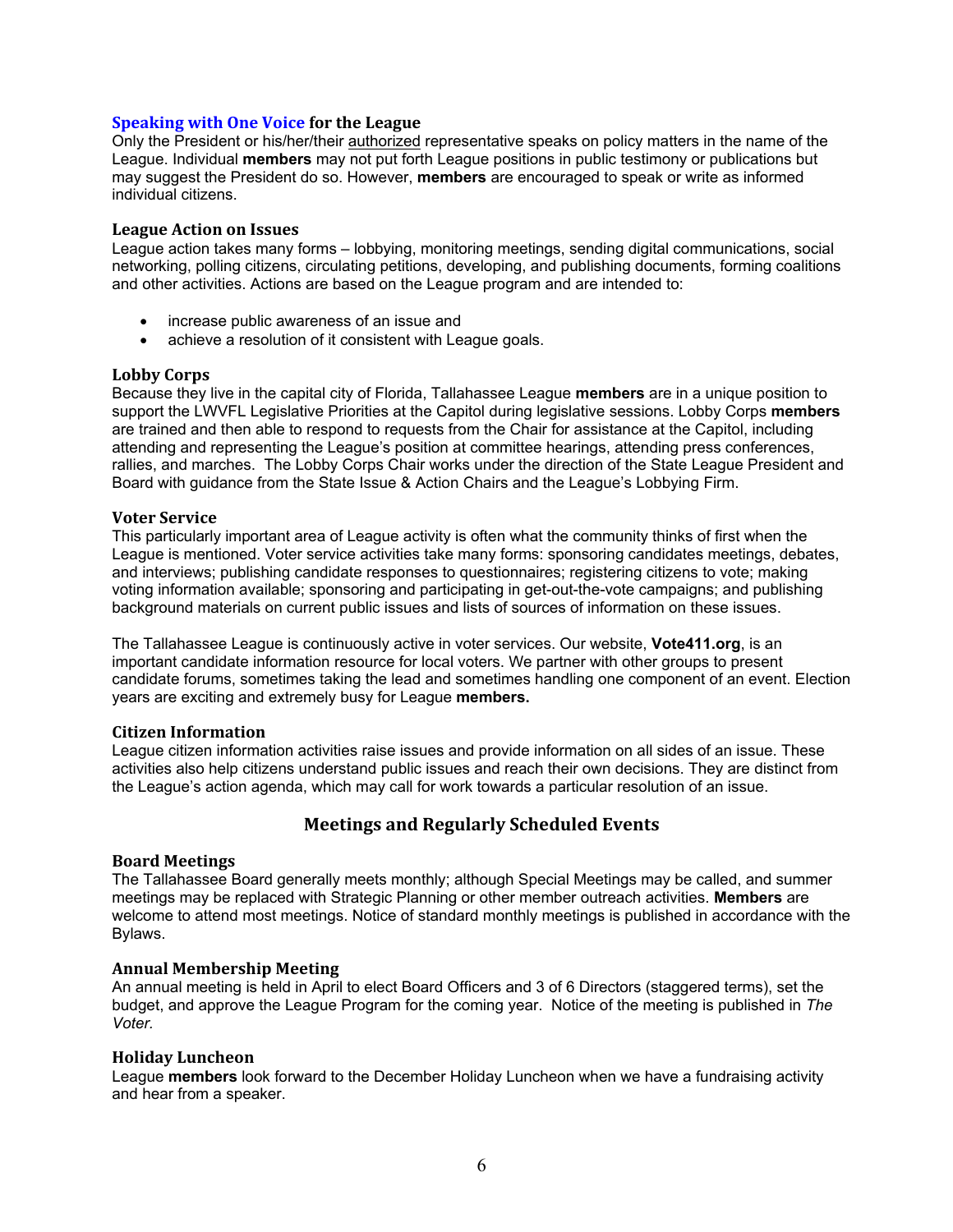#### **Hot Topic Events**

These events offer important news, developments, and trends with insightful analysis and commentary and may be conducted electronically or in person; many include guest speakers. The venue for in person events may include a luncheon or dinner. Look for announcements on Face Book, Instagram, and in *The Voter.* This is an opportunity to become actively engaged with the League through networking with other **members**, engaging in League business, and hearing important information and announcements. Hot Topic events are an excellent way to introduce your friends to the League. Details are provided in pre-event announcements, including topic, speaker, location, time, and any fee to attend.

#### **Outreach**

LWVT participates in the Saturday Downtown Marketplace, the Frenchtown Market, and occasionally at other locations with a League of Women Voters table at which **member** volunteers offer information about the League and issues supported by the League. We also register people to vote. League **members** must be certified to register people to vote through the Florida League's certification process which can be found on the State League's web site (http://www.lwvfl.org/).

Voting Matters is a radio broadcast that brings listeners information on public policy issues and elections. Currently the broadcast is carried by 88.9 WFSU-FM each Wednesday at 3:04pm. Archived segments are available at https://wfsu.org/votingmatters.

## **Communications and Publications**

- *The Voter,* a newsletter published weekly except in June and July in print and digital format, is edited by Stuart Baker. Current and back issues are available on the League website: https://www.lwvtallahassee.org/the-vote
- Constant Contact, an online emailing service, is the means by which both the Tallahassee League and our State League sends information to **members** who have email addresses. New **members** are automatically added to the address list.
- Website www.lwvtallahassee.org is an excellent source of information about the Tallahassee League. The League of Women Voters of Florida's website is at http://www.lwvfl.org/ and the LWVUS website is at http://lwv.org/.
- Action alerts are emails sent by the national or State League asking **members** to contact elected officials about current issues and Florida Legislative and national Congressional votes.
- *Know Your Public Officials,* a list of national, state, and local elected officials, is published in both online and print format. Print copies are made available at the Leon County Supervisor of Elections Office and local libraries.
- Our phone number is 850-309-3005. Leave a message. Our mailing address is LWVT, 1400 Village Square Blvd., Suite 3, Box 115 Tallahassee, FL 32312-1231
- Our email address is LWVTallahassee@gmail.com.
- Our Facebook page is found at www.facebook.com/LWVTallahassee. Please "like" us and feel free to "share" posts.
- Our Twitter account is found at LWV Tallahassee @LWVTallahassee
- Our Instagram account is found at https://www.instagram.com/lwvtlh
- Our YouTube channel is https://www.youtube.com/channel/UCeL5HUh1ZycBpltiVzvOQCw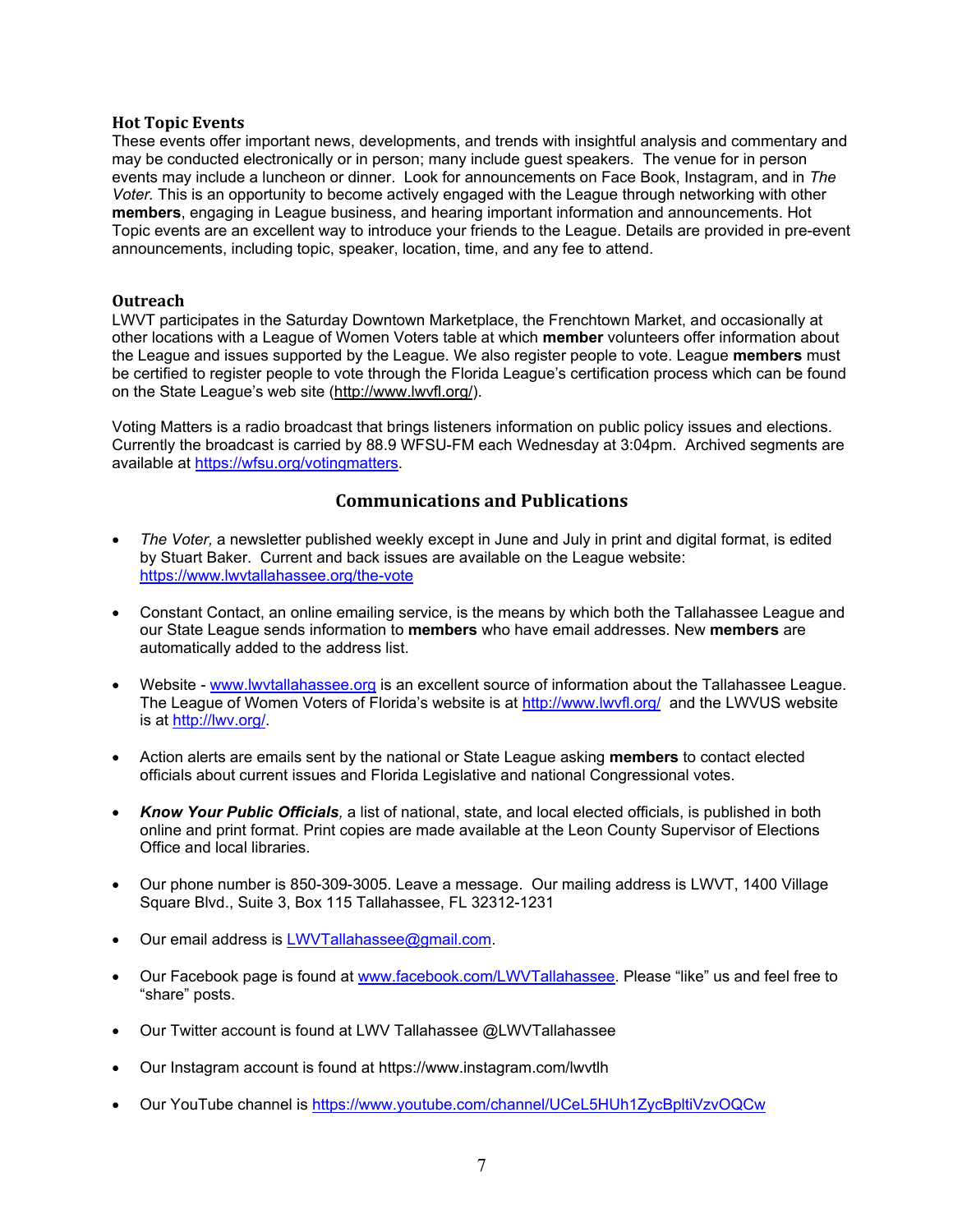# **Appendix One: LWVT Principles**

The League of Women Voters believes in representative government and in the individual liberties established in the Constitution of the United States. The League of Women Voters of the United States believes that all powers of the U.S. government should be exercised within the constitutional framework of a balance among the three branches of government: legislative, executive, and judicial.

The League of Women Voters believes that democratic government depends upon informed and active participation in government and requires that governmental bodies protect the citizen's right to know by giving adequate notice of proposed actions, holding open meetings, and making public records accessible.

The League of Women Voters believes that every citizen's right to vote should be protected; that every person should have access to free public education that provides equal opportunity for all; and that no person or group should suffer legal, economic, or administrative discrimination.

The League of Women Voters is an organization fully committed to diversity, equity, and inclusion in principle and in practice. Diversity, equity, and inclusion are central to the organization's current and future success in engaging all individuals, households, communities, and policy makers in creating a more perfect democracy.

The League of Women Voters believes that efficient and economical government requires competent personnel, the clear assignment of responsibility, adequate financing, and coordination among the different agencies and levels of government.

The League of Women Voters believes that responsible government should be responsive to the will of the people; that government should maintain an equitable and flexible system of taxation, promote the conservation and development of natural resources in the public interest, share in the solution of economic and social problems that affect the general welfare, promote a sound economy and adopt domestic policies that facilitate the solution of international problems.

The League of Women Voters believes that cooperation with other nations is essential in the search for solutions to world problems and that development of international organization and international law is imperative in the promotion of world peace.

*Updated: October 21, 2020, LWVT Board of Directors*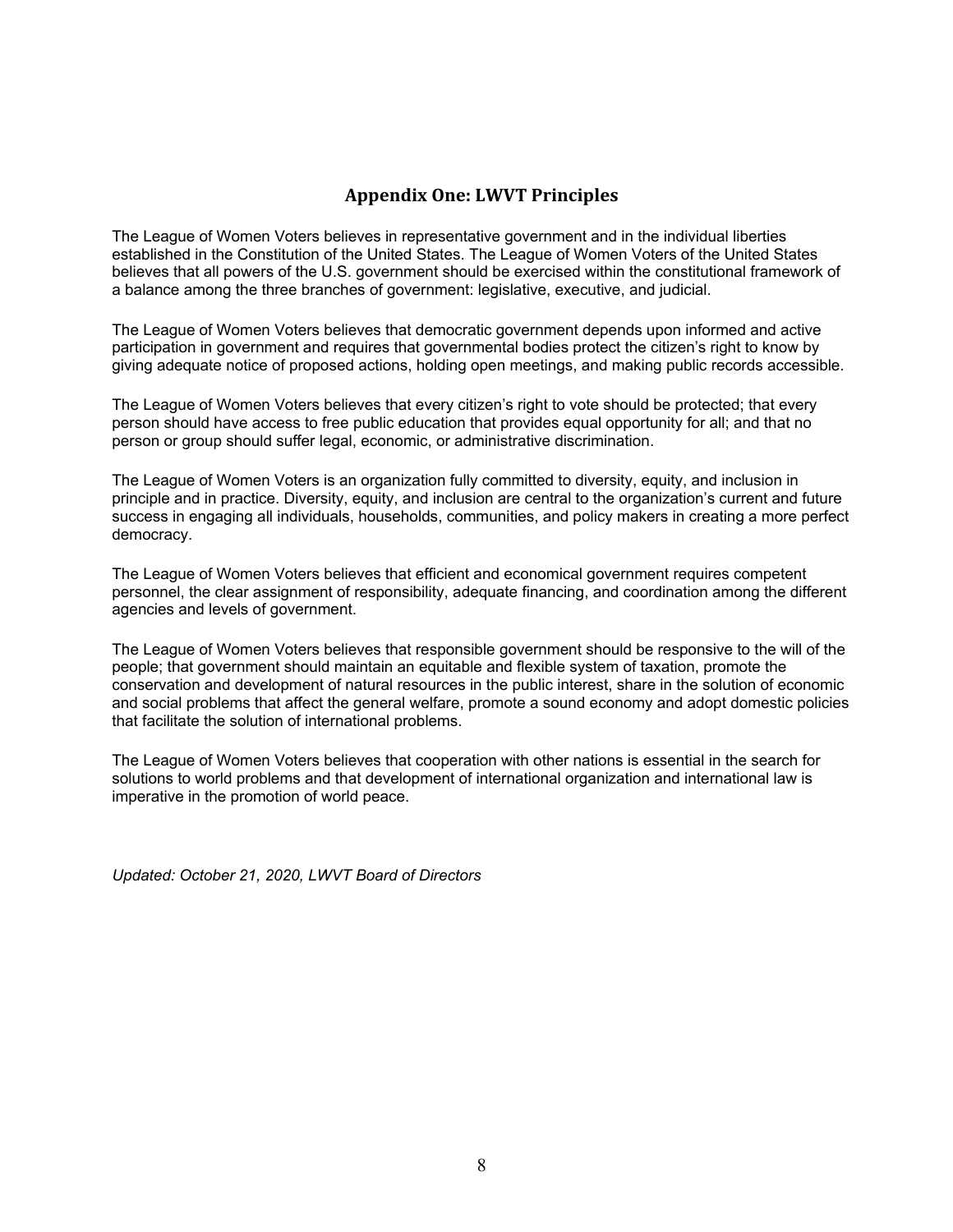# **Appendix Two: LWVT Officers and Directors**

**The Tallahassee Board of Directors (the Board) comprises** four officers: President, Vice President, Treasurer, Secretary; six Directors elected by the members; and up to six Directors appointed by the elected Officers and Directors. The Immediate Past President may continue as a non-voting advisor to the Board by mutual agreement.

Board Officers are elected by the membership to serve one-year terms; Directors may be elected by the membership to staggered two-year terms, or may be appointed by the Elected Board to serve one-year terms. Staggering Director terms assures a level of continuity on the Board between election cycles.

| Officers – 1 Year Term of Office May 1, 2022- April 30, 2023<br>I. |                                                                          |  |
|--------------------------------------------------------------------|--------------------------------------------------------------------------|--|
|                                                                    | <b>Trish Neely, President</b>                                            |  |
|                                                                    | Katie Bohnett, Vice President                                            |  |
|                                                                    | Kathy Winn, Secretary                                                    |  |
|                                                                    | Anne Newman, Treasurer                                                   |  |
|                                                                    |                                                                          |  |
| Ш.                                                                 | Elected Directors – 2 Year Term of Office May 1, 2021 – April 30, 2023   |  |
|                                                                    | Margaret Boeth                                                           |  |
|                                                                    | Meta Calder                                                              |  |
|                                                                    | Danielle Irwin                                                           |  |
| III.                                                               | Elected Directors – 2 Year Term of Office May 1, 2022 – April 30, 2024   |  |
|                                                                    | <b>Christine Coble</b>                                                   |  |
|                                                                    | Sabrina Hartley                                                          |  |
|                                                                    | <b>Barry Munroe</b>                                                      |  |
|                                                                    |                                                                          |  |
| IV.                                                                | Appointed Directors – 1 Year Term of Office May 1, 2022 – April 30, 2023 |  |
|                                                                    | Dr. Marianne Arbulu                                                      |  |
|                                                                    | <b>Beverly Fogarty-Pagel</b>                                             |  |
|                                                                    | Sandra Kendall                                                           |  |
|                                                                    | Ayasha Scott                                                             |  |
|                                                                    | <b>Vacant</b>                                                            |  |
|                                                                    | <b>Vacant</b>                                                            |  |
|                                                                    |                                                                          |  |
| V.                                                                 | <b>Immediate Past President</b>                                          |  |
|                                                                    | Dr. Sally Butzin                                                         |  |

**To reach a Board Member, email** LWVTallahassee@gmail.com, **or call and leave a voicemail message 850-309-3005. Be specific regarding the individual you are trying to reach.**